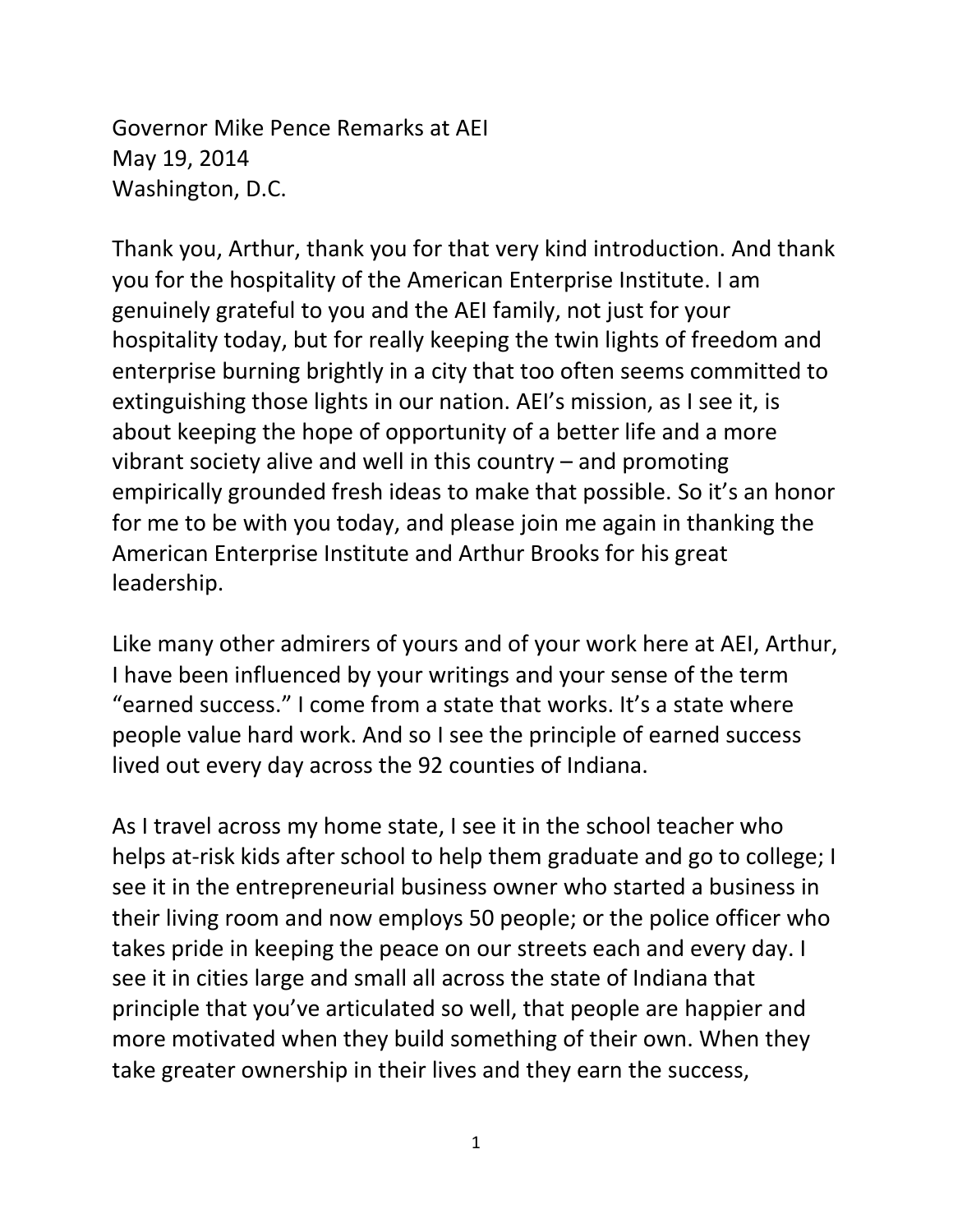whatever level of success that is. And that principle is much of what brings me here today.

What I'm here to talk about today is related to that point, and it concerns the future of health care in America. And particularly how Indiana has been leading the way for the kind of reform that I would submit respects the dignity of every person regardless of their income and honors the aspiration of every person for a better life. I agree with the thinking of those here at American Enterprise Institute who have made the case that reform-minded conservatives need to ensure that the safety net is well-designed and strong to provide a firm basis for those starting out on life's ladder. I cite none other than President Ronald Reagan, who would say in New York City in 1979 these words. President Reagan said, "We have long since committed ourselves as a people to help those among us who cannot take care of themselves." But he added, "The federal government has proven to be the costliest and most inefficient provider of such help we could possibly have." I would submit once again Reagan was right.

The truth is the safety net doesn't need to be expanded, as some in this town argue incessantly, and it doesn't need to be abolished, as some also argue. It needs to be reformed. It needs to be made better, and I believe that can best happen in the laboratories of innovation and democracy at the state level. If you think of what President Reagan said so many years ago, that we have long-since committed ourselves to help people who can't help themselves, but that the federal government itself was the least suitable to do that.

I come before you today to really say that when it comes to the issue of health care, I believe that people in my party need to be "solutions conservatives," offering real alternatives to the big government answers of the liberal establishment that are grounded in respect for the aspiration of every person to earn their own way, to succeed, to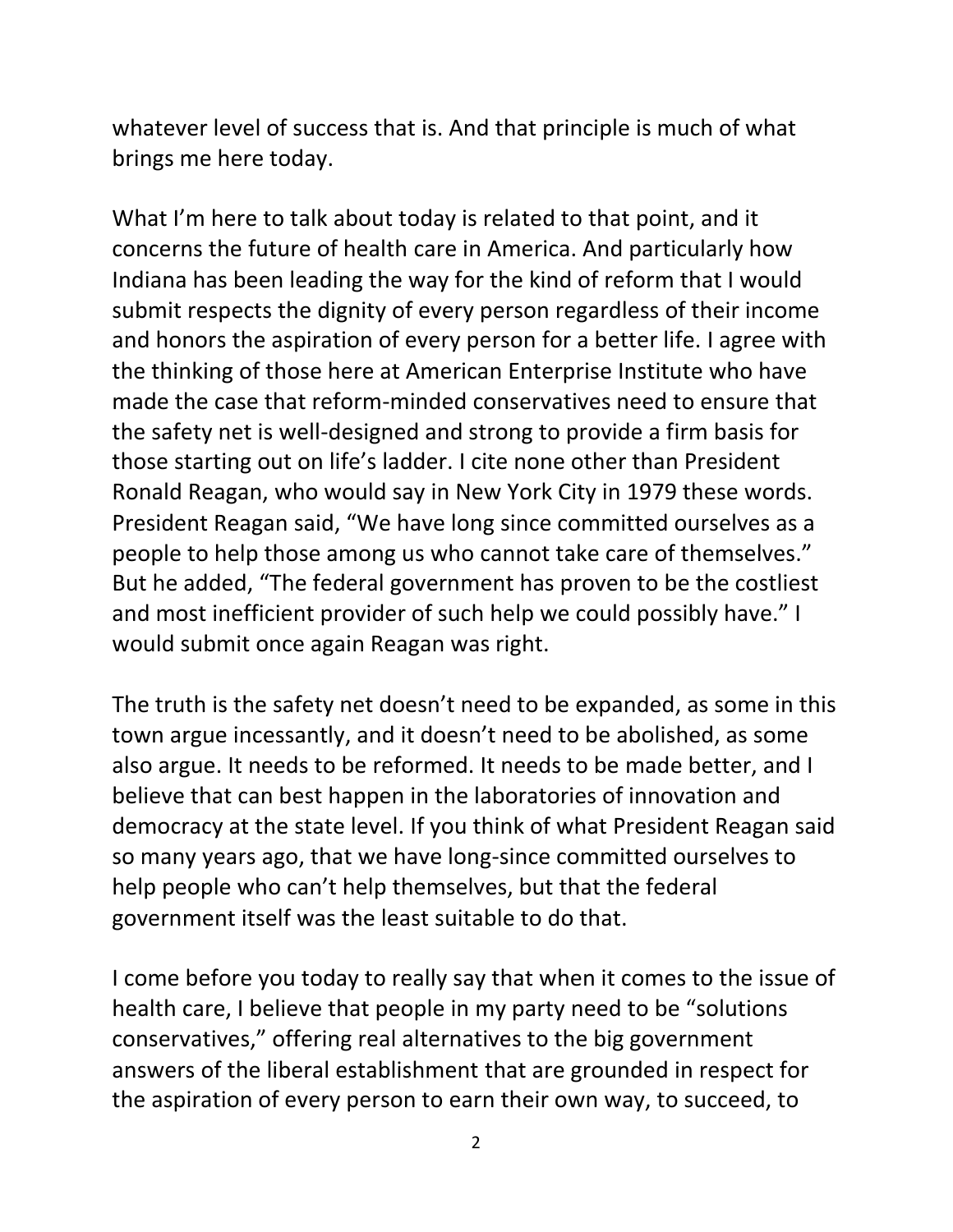achieve self-sufficiency, and to do that in the best way possible with the kind of innovation that can happen all across the country on a state-bystate level.

Now I say all of this recognizing that this is the very antithesis of the approach embodied in the Affordable Care Act. Ordering every American to buy health insurance whether they want it or need it or not is not the answer to expanding access to affordable health care in America.

I've said it before and I'll say it again -- Obamacare must be repealed. And Obamacare must be replaced with market-based reforms and, as I'll elaborate more today, with a flexible Medicaid block program that allows the states to create innovative solutions at the point of the need. I have and will continue to advocate for a Congress and a President that have the political will to repeal Obamacare so we can do even more to improve health access and outcomes. Some of you who have known me for a while in this town know I was a pretty vocal opponent of Obamacare when I was in the Congress. I said then that this law will not stand, and I believe that more today than ever before.

Even though Obamacare's architects and boosters are breathing a little easier it seems these days, the program is still terribly flawed and should be repealed. It's bad for families. It's bad for business. And it's bad for America. And despite the great progress we have been making in our economy in the state of Indiana, there's not a day that goes by that I don't travel across the Hoosier state and hear people tell me that the implementation of the Affordable Care Act has a dampening effect hanging over Indiana's economy and our nation's economy. It's truly stifling growth in America.

Early in our administration against that backdrop, I made it clear that Indiana would not establish a state-based exchange, and I stand by that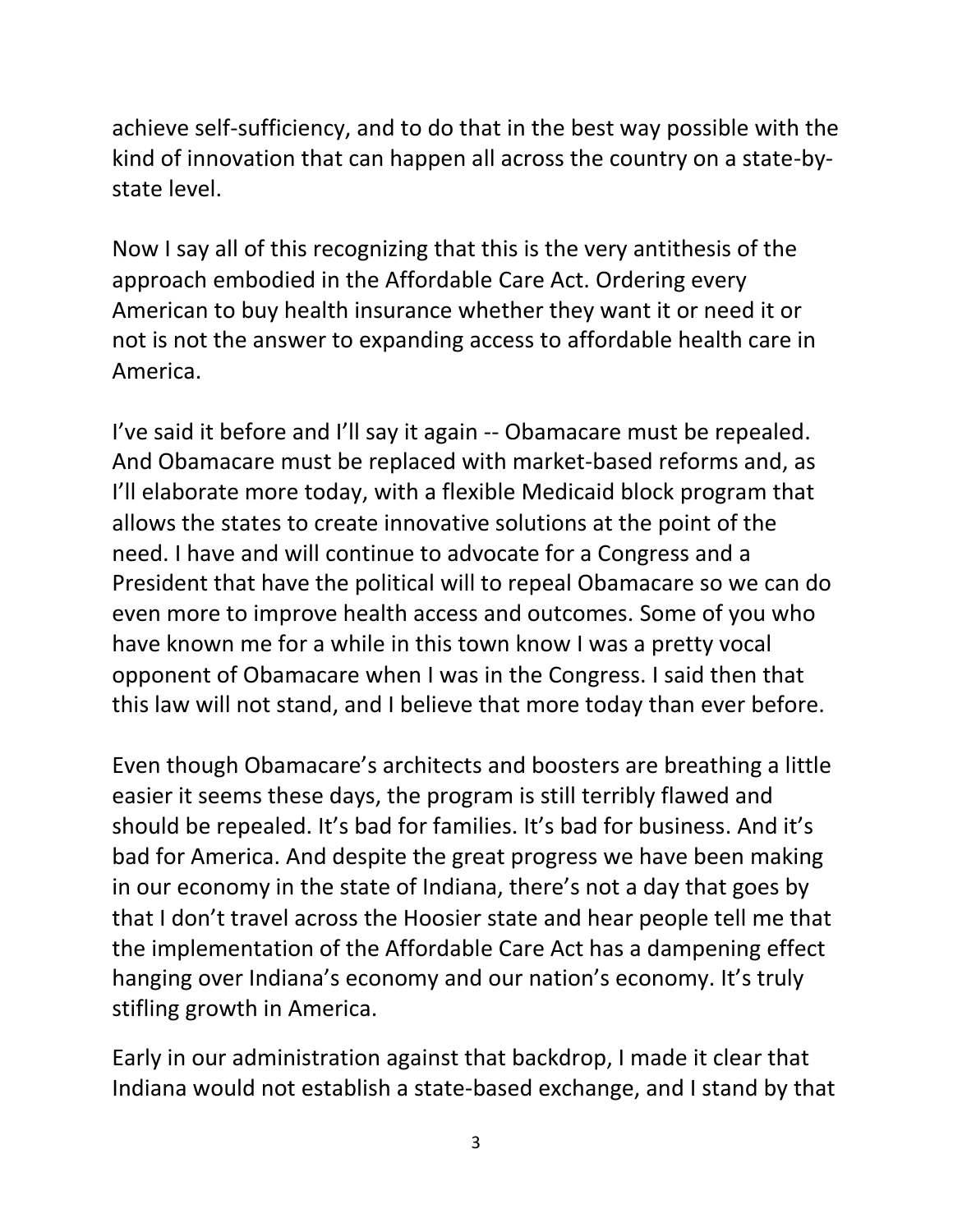decision.

Everyone knows the fiscal position of these exchanges is untenable even if they won't admit it. And come November, when the rates rise again, I predict you'll see another big drop in public support.

It was a government takeover of health care and the overly-regulated, top-down, command-and-control structure of the law will never allow the exchanges to operate freely as they should. And as a result, access will stay the same or get worse as costs go up.

I always thought that was the fundamental flaw of the argument on the other side. Most people back home I talked to when I was serving in the Congress would say they were most concerned about the cost of health insurance. But the focus in the Congress wasn't on lowering the cost of health insurance, it was about growing the size of government. And that's how the Affordable Care Act came to be.

So Obamacare needs to be repealed for all these reasons and, I would submit to you, for one more, because it's pushing a massive, flawed Medicaid program on the states.

I believe a plan for state-based Medicaid reform is not only entirely consistent with the repeal of Obamacare, but I believe it helps make the case for why repeal is needed.

Republicans in Congress have long argued for reforming Medicaid into a block grant so the states have the flexibility to design better programs. I can't think of a budget I voted for during my years in Congress that didn't include block granting Medicaid back to the states. And I submit to you today that in the debate over health care reform, states need to lead the way – like Indiana is doing.

Last week I announced that the State of Indiana will seek to do just that, to seek flexibility from the federal government to close the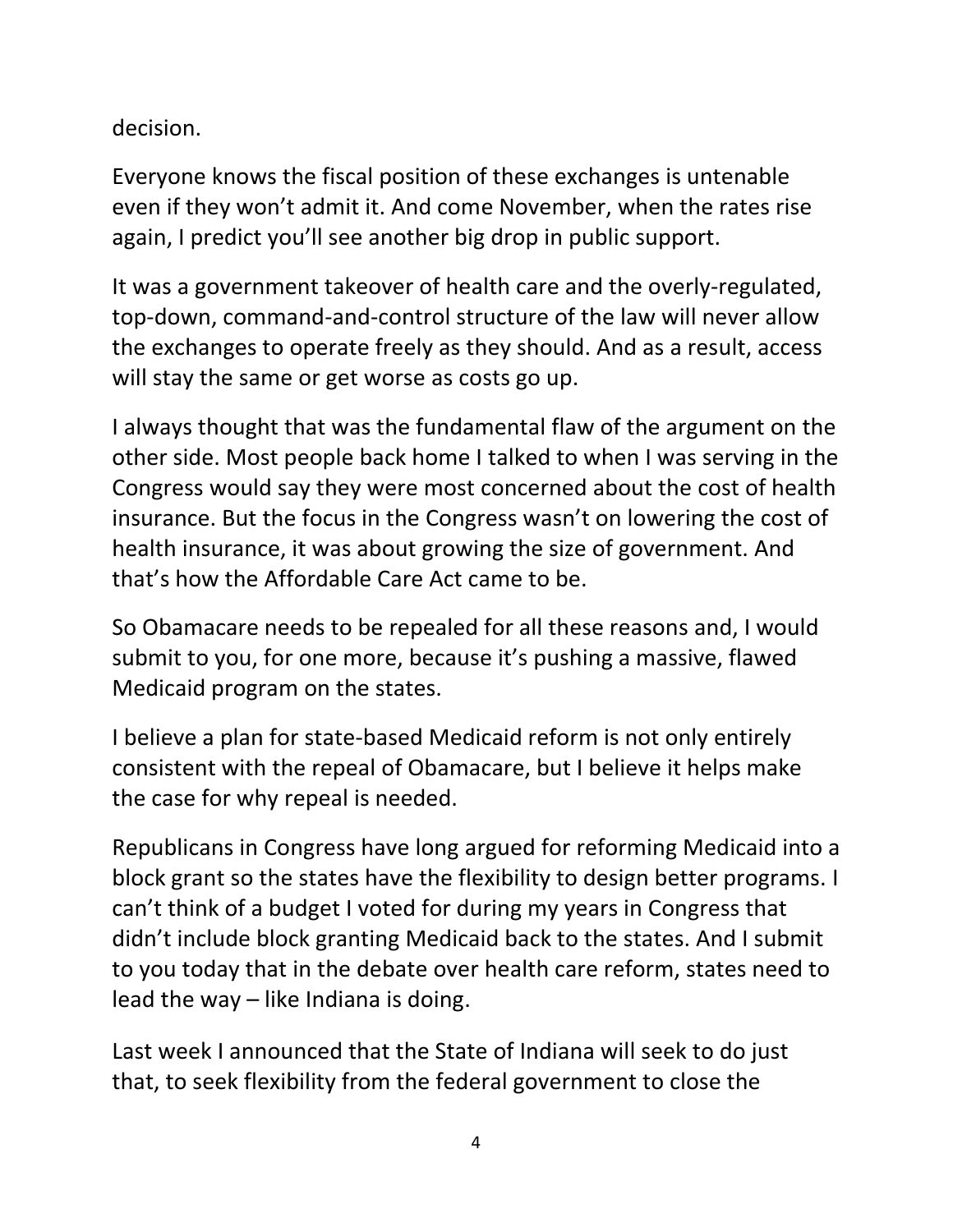coverage gap by expanding our own homegrown health care solution known as the Healthy Indiana Plan.

Honestly, I have been talking about using the Healthy Indiana Plan as the basis for expansion of health care coverage in Indiana since even before I took office in January of 2013. Today I am pleased to have the opportunity to share with each one of you the details of our Administration's proposed waiver to expand the Healthy Indiana Plan and offer consumer-driven, private market-based health care coverage to low-income Hoosiers.

First, a little bit of background:

Today in Indiana we have some 350,000 low-income, working Hoosiers – those below 100 percent of the federal poverty level. For a family of four, that's about \$24,000 a year. These are Hoosiers who lack access to the kind of quality health insurance that many of their better-off neighbors enjoy. Experts rightly call this the "coverage gap." Many Hoosiers up to 138 percent of the federal poverty level, which is about \$33,000 a year in income for a family of four, also cannot access affordable coverage and live with uncertainty in their families as well. Last week when we made our announcement, I had the opportunity to introduce the people of our state to a number of Hoosiers who fall into this coverage gap. Working men and women, who are out rolling up their sleeves oftentimes in the most difficult circumstances, but courageously moving forward in providing for their families.

People like Becky Kinkead and Beth Murphy, proud Hoosiers all, who find themselves essentially caught in that gap where their income simply doesn't give them the ability to purchase health insurance for themselves or for their families.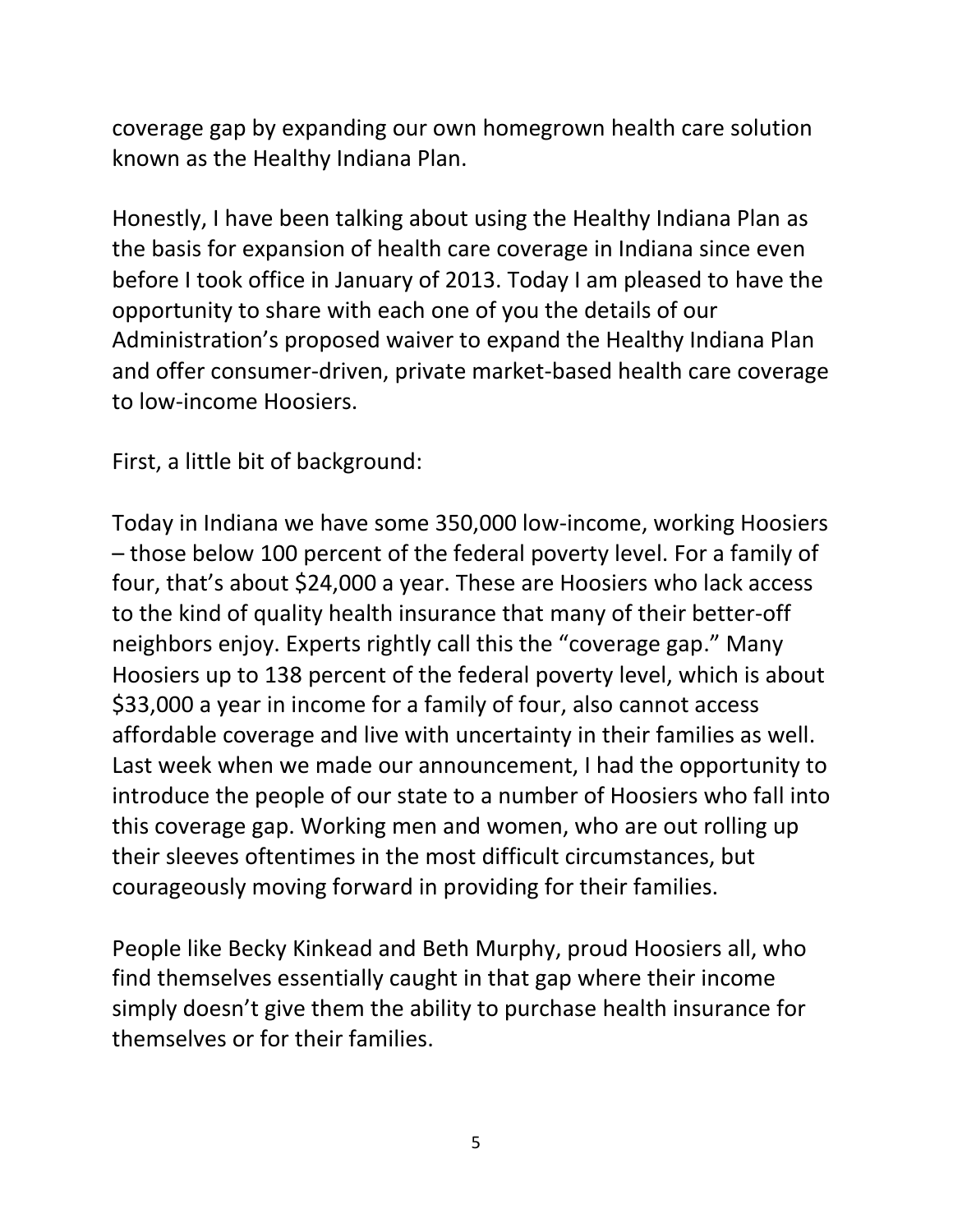Some of our neighbors across the Midwest have chosen to address the coverage gap by expanding traditional Medicaid. I respect the decisions that others have made, but I'm here to talk about Indiana's decision. From the beginning of my tenure as Governor, we have been saying no to Obamacare in Indiana. We declined a state based exchange, and I have made it clear from the outset that we will not expand traditional Medicaid on my watch.

Medicaid is not only broke, it's broken. Medicaid is not a program we need to expand. Medicaid is a program we need to reform. It was nobly created some 50 years ago to help the poor and those with disabilities access quality health care. Truth be told, Medicaid has morphed into a bureaucratic and fiscal monstrosity that does less to help low-income people than its advocates claim.

And Obamacare advocates continue to promote Medicaid expansion despite the overwhelming evidence that the program doesn't work as it is supposed to. As a highly anticipated study in Oregon showed just last year, Medicaid actually increased emergency room use by enrollees and produced health outcomes that were no better than being uninsured. Other studies have also shown that health outcomes are no better, and sometimes even worse, for people covered by Medicaid compared to those with no coverage at all.

Last year's Oregon study should have sent shockwaves through the ranks of public health policy experts and advocates across the country. For some reason it didn't do that. It should have caused people to pause and ask themselves how expanding a program that doesn't improve health outcomes was the right approach for America, or how it's just and fair and right to do that.

If you care about low-income Americans, why in the world would you want to expand a program that provides such inadequate coverage?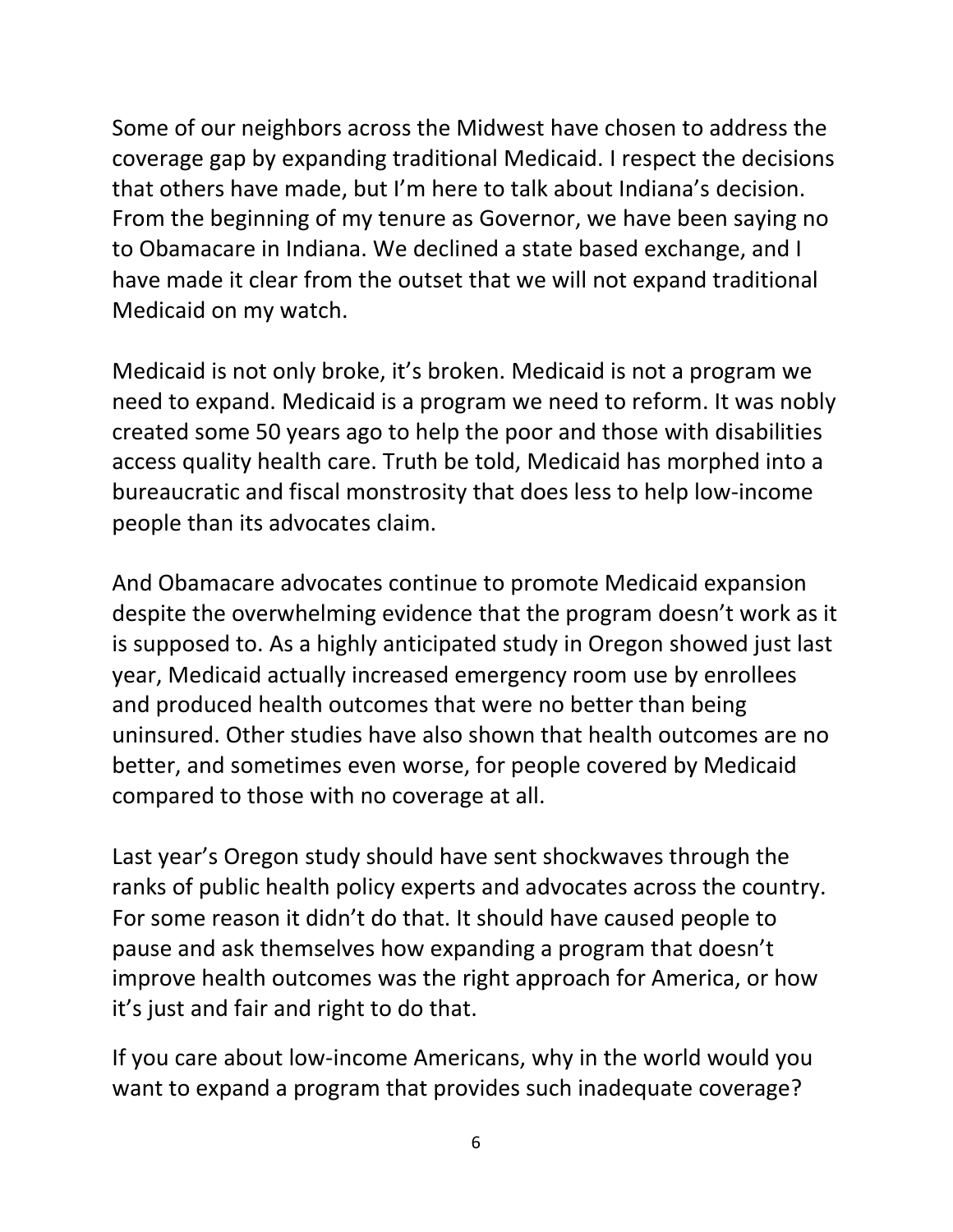The only thing Medicaid does well is make it onto the GAO's list of highrisk federal programs every year. We all know doctors who see Medicaid-eligible individuals for free rather than dealing with Medicaid. The program is bureaucratic, difficult, prone to fraud, and complicit in the growing disconnect between coverage and access in health care.

Let me say again, Obamacare needs to be repealed for many reasons, including that it's pushing a massive, flawed Medicaid program onto the states.

Medicaid expansion proponents are satisfied with covering a vulnerable population with a program that is so deeply flawed. But I'm not.

Fortunately, Hoosiers have found a better way.

In Indiana, we have learned that the way to change Medicaid is to base the program on what we know improves health and lowers costs, namely consumer-driven health care using health savings accounts.

Let me brag on the Hoosier State for just a second. We think Indiana is actually the birthplace of health savings accounts. Some of you in the policy community here in our nation's capitol remember the name J. Patrick Rooney. He was an insurance executive and a visionary. In addition to his idea he called medical savings accounts, which he, perhaps more than any other American, popularized on Capitol Hill and was able to achieve being added into the tax code as a pilot program, he also personally financed the first privately funded educational choice program in the United States of America. J. Patrick Rooney was my friend and a visionary Hoosier, and we miss him.

Beginning with his vision in the early 1990's, Indiana became a centerpiece for the discussion about consumer-driven health care. Today, Indiana has more public employees – 96 percent in our state government – enrolled in HSA plans, more than any other state, and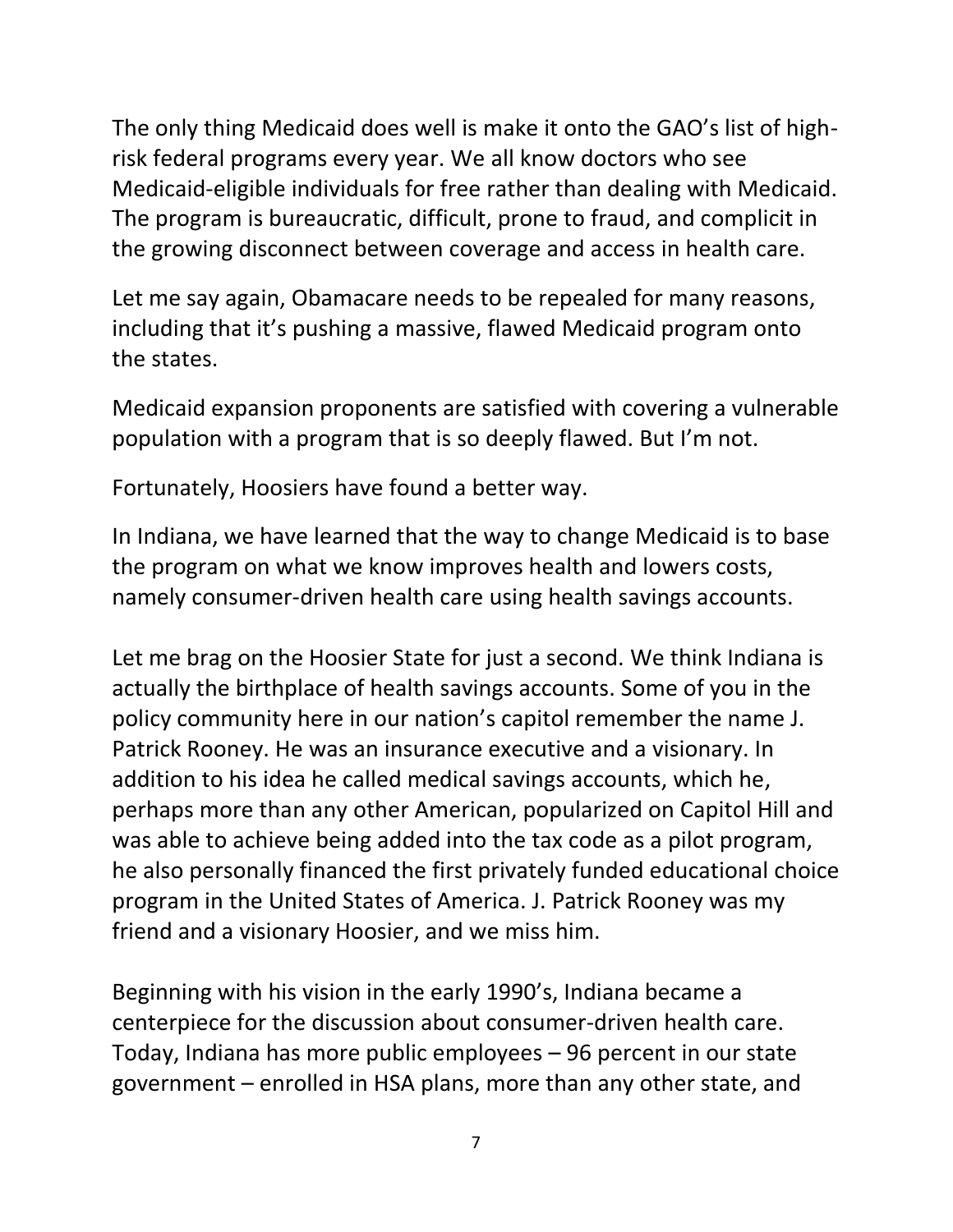our private marketplace has a higher percentage of people enrolled in consumer-driven plans compared to many other states. So the Healthy Indiana Plan, built as it is on health savings accounts and on consumerdriven health care, makes most sense being launched and piloted and expanded in the state where consumer-driven health care, in many respects, was born.

Six years ago against that backdrop and progress, Indiana became the very first state to successfully create a consumer-driven health plan to expand quality health insurance coverage to the population covered in Medicaid. It was created on a pilot basis and we called it, as I mentioned, the Healthy Indiana Plan. It provides health savings accounts today to some 40,000 Hoosiers and empowers them to take ownership of their health decisions. And it works.

The Healthy Indiana Plan integrated the principles of consumer behavior within Medicaid, encouraging enrollees to take charge of their health care and empowering them to act as consumers in the health care market. Here are some of the facts.

The Healthy Indiana Plan has lowered inappropriate emergency room use by 7 percent compared to traditional Medicaid during the course of the program. Sixty percent of HIP enrollees, and that's our acronym you'll get used to, use preventive care, which is similar to the rates we see in the general commercial marketplace. HIP enrollees choose generic drugs at a much higher rate than people covered by other private insurance plans. In fact, when you think in a broad sense, consumer-driven health plans have been shown to decrease health care spending by 25 percent across the country, and those public employees that I mentioned in the state of Indiana – who have a 96 percent enrollment rate in health savings plans – save about \$23 million a year for taxpayers in Indiana thanks to the adoption of consumer-driven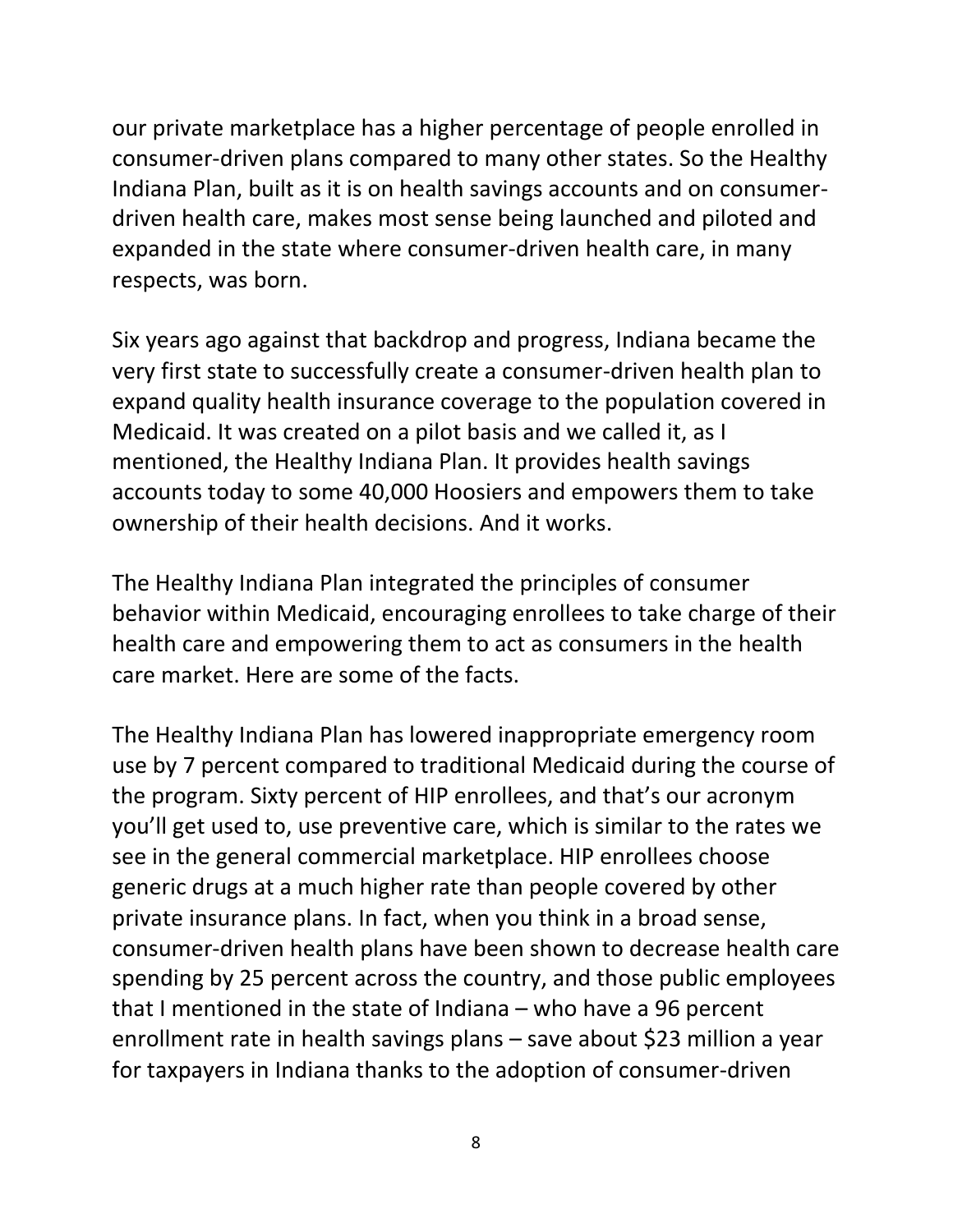plans. We are also beginning to see this downward trend in health care costs within the Healthy Indiana Plan.

HIP enrollees also have a proven track record of managing their own health care decisions. Ninety-three percent of HIP enrollees make contributions to their savings accounts on time, and a third of them say they regularly ask their health care providers about the cost of services. Ninety-eight percent say they would enroll in HIP again if they were given the choice. In a word, Indiana has proven in the last six years that consumer-driven health care works. And it works for those who are starting out on the first rung on the ladder of the American Dream.

Because of this success, last week my administration announced plans to submit a waiver to the Center for Medicare and Medicaid Services to replace traditional Medicaid in Indiana for all able-bodied adults with an expanded version of the Healthy Indiana Plan. This will go for those up to 138 percent of the federal poverty level. We actually call it HIP 2.0—my kids liked that.

HIP 2.0 would offer three basic options. First, there would be a premium assistance plan that helps low-income working Hoosiers access employer coverage, and second, we have two HSA-like plans with varying degrees of coverage. It's essentially a three-legged stool for health care in Indiana.

We call it HIP Link, HIP Plus and HIP Basic. Each of these would allow people to utilize private insurance options and consumer behavior to increase access to quality health care and to manage costs and health outcomes in the long run.

Our proposed HIP 2.0 would offer HIP Link, which is a premium assistance program, and it is the first of its kind in the United States of America. This is a first in the nation. Those who qualify for HIP Link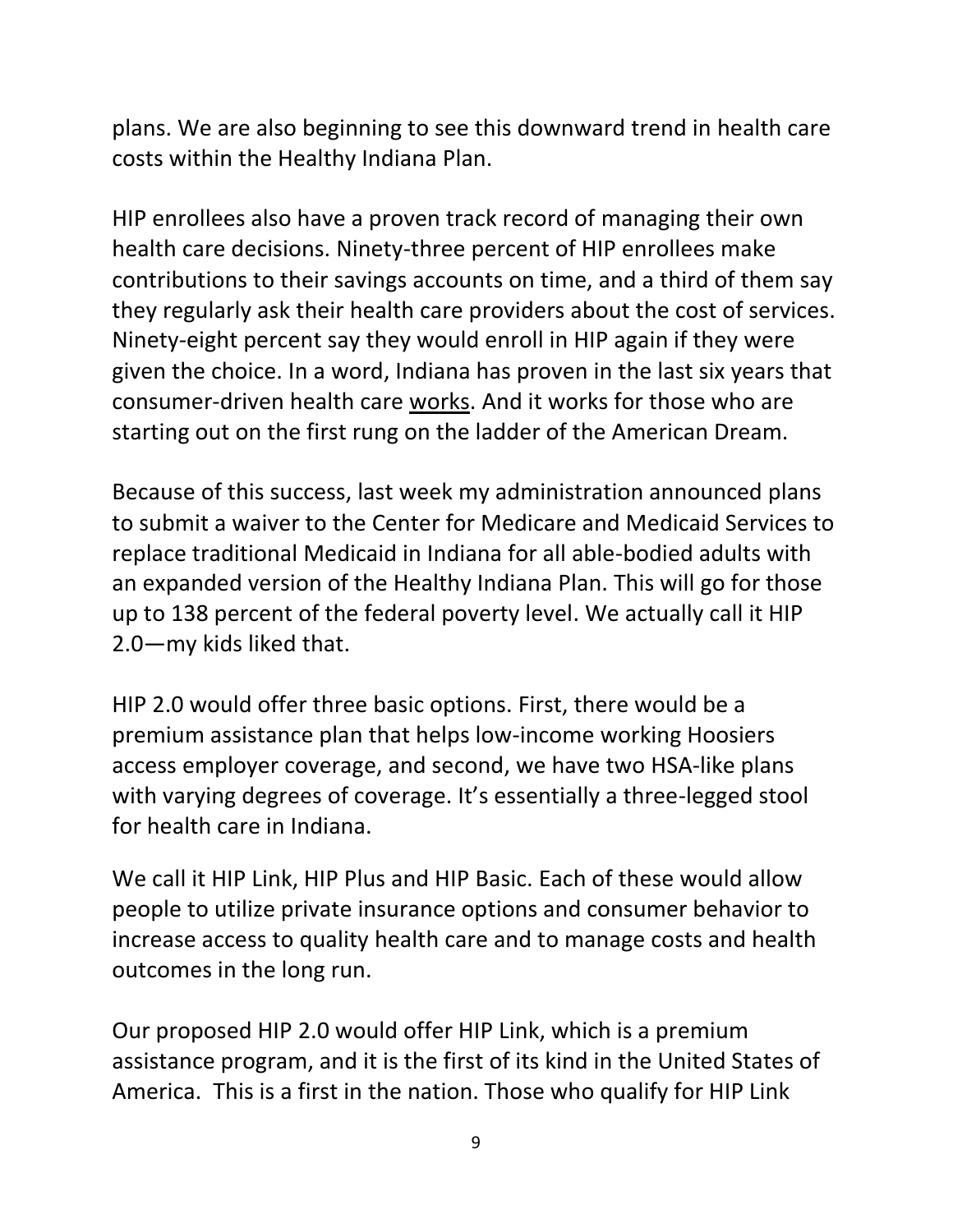would receive a defined-contribution from the state into what we call their POWER account that they can use for premiums, co-payments or deductibles.

Secondly, is the first of the two health savings account-like programs. HIP Plus is available to all qualified HIP members who make their POWER account contributions, which range from \$3-\$25 a month, based on income. The HIP Plus plan offers enhanced coverage including vision and dental services for adults and a comprehensive prescription drug program. It also covers maternity services with no cost sharing during the duration of the pregnancy.

Lastly is HIP Basic. It is something of a default plan. It is exclusively for Hoosiers that fall below 100 percent of the federal poverty level who fail to make their required contributions to their health savings account. Members of this plan must make co-pays. They will receive fewer benefits until they can begin to contribute to their health savings accounts and move back into the HIP Plus program.

Again, in summary the premium assistance program helps people who are employed but cannot afford their employer's health plan or do not have access to a plan. The enhanced health savings account plan, HIP Plus, provides incentives to save and use preventive care and offers a more generous set of benefits. The second, HIP Basic, serves as a default for those under 100 percent of poverty who fail to make their payments under HIP Plus. It contains incentives for them to re-enter the HIP Plus program. Both plans penalize inappropriate emergency room use and encourage preventive care instead.

Now contributions are required for all HIP members who choose one of the HSA plans. Those above 100 percent of FPL risk losing their coverage entirely if they do not make contributions, and those below 100 percent FPL, should they stop making contributions, as I said, must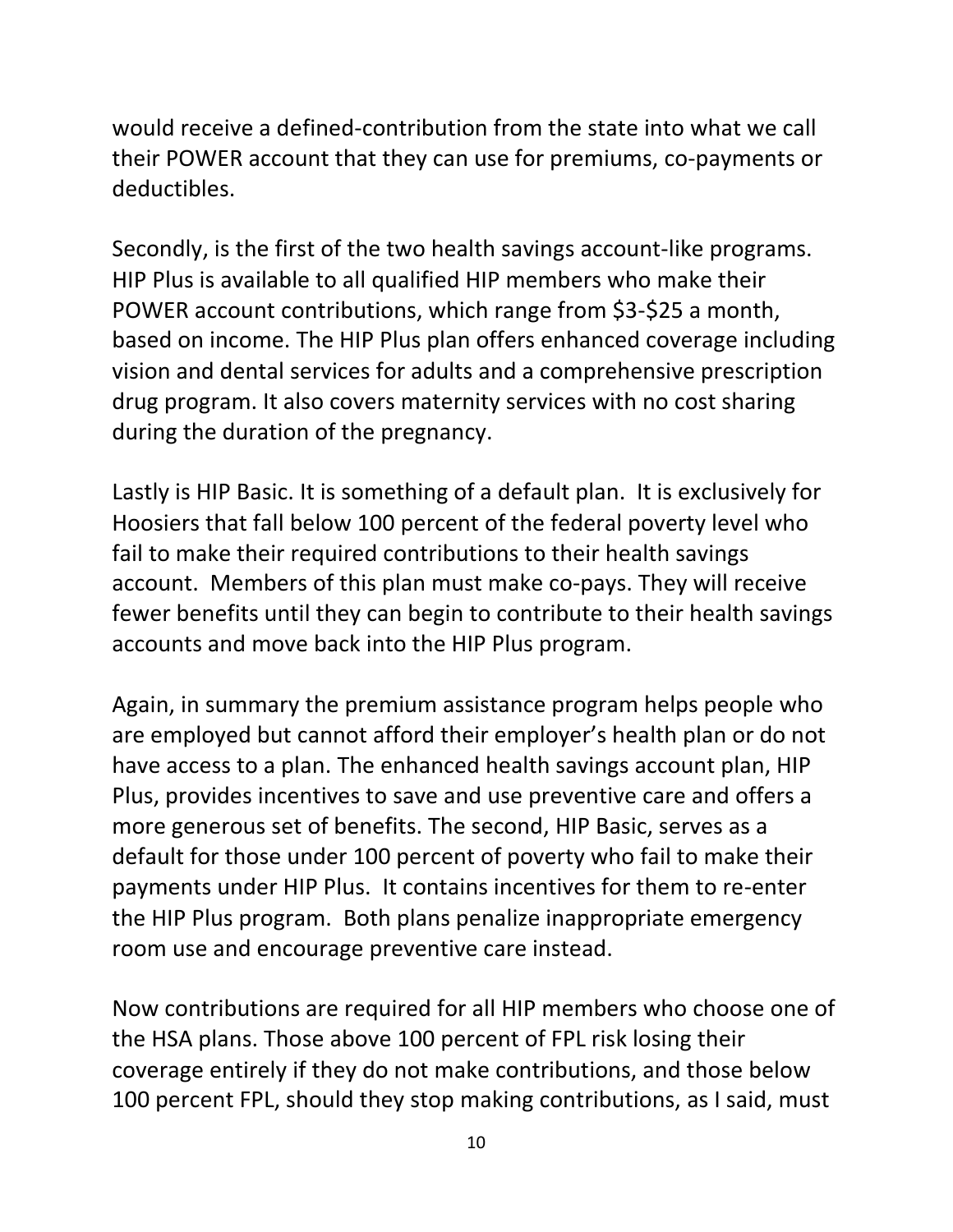make co-pays and receive fewer benefits until they begin to make contributions again. The contribution amounts are reasonable and fair by income level and are designed to be that way. As we have seen in our pilot program, let me say this emphatically, low-income working Hoosiers in our state take pride in managing their accounts and make contributions to their HSA consistently. And we are proud of that fact.

The plan also includes what we call a Gateway to Work referral program that will connect those who qualify for HIP coverage with job training and job search programs offered by the State of Indiana so they can move up and out of the program.

HIP 2.0 is not intended to be an entitlement. It is a safety net program that aligns incentives with aspirations. The plan also includes high copays for inappropriate emergency room usage to encourage enrollees to use primary care rather than emergency room care to manage nonemergent health care needs, and I am very pleased to say that HIP 2.0 will be fully funded at no additional cost to Hoosier taxpayers.

HIP 2.0 will be funded through a combination of federal funds and an agreement with Indiana's hospitals, who have partnered with us to improve access to health care coverage within the state of Indiana. This means, if approved by the federal government, our waiver will allow us to expand health care coverage to hundreds of thousands of Hoosiers with no new state spending and no tax increases required.

Now if I haven't thoroughly confused you, or if I have, you can go to our website and read all about HIP 2.0 to your heart's content. Visit HIP.in.gov to learn more about this program.

You know I think HIP 2.0 maintains the emphasis on the principles that animate my political career, and I think are at the very heart of the people of our state and the people of this country. They put the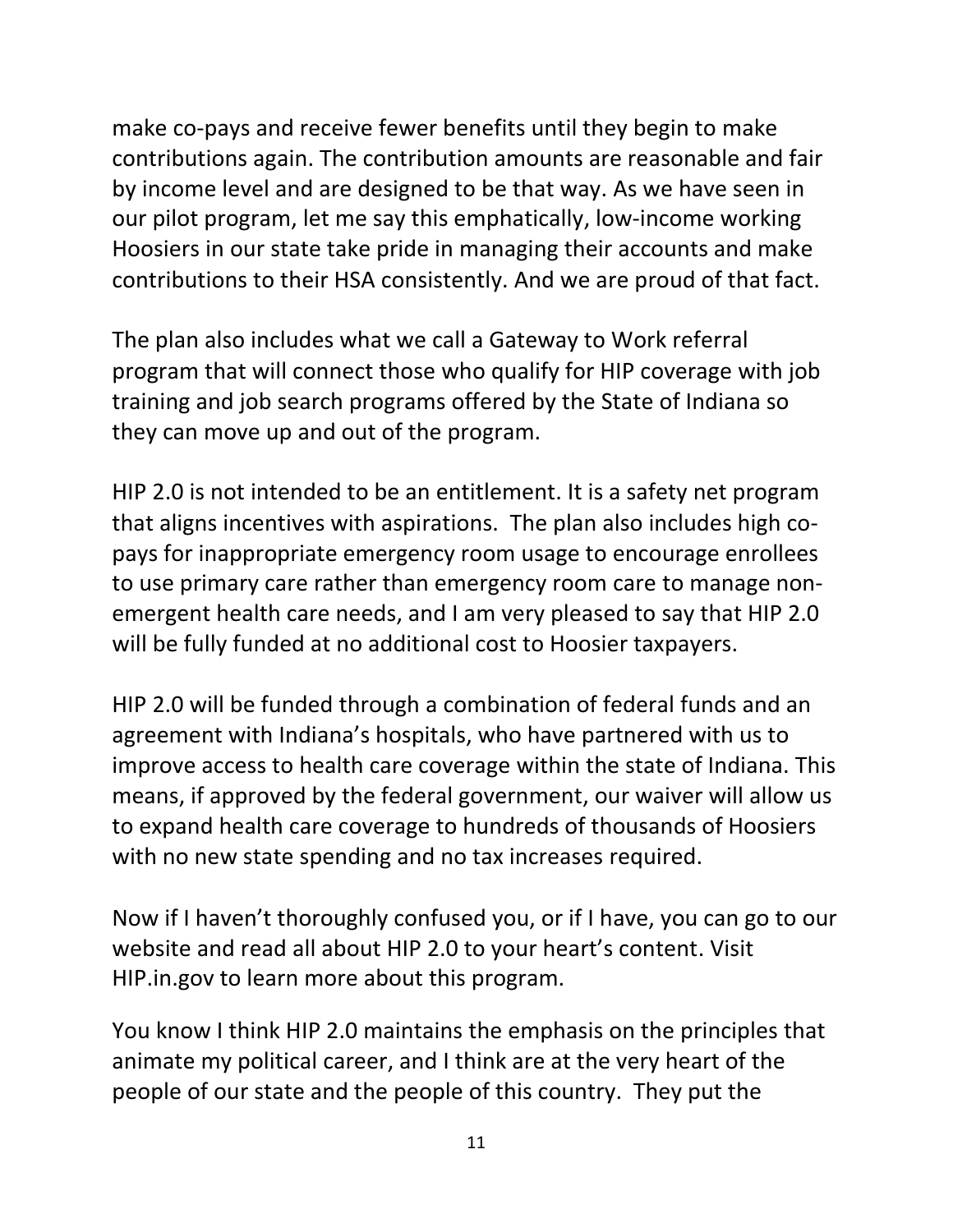emphasis on personal responsibility and they also represent continuing efforts in Indiana to find innovative, fiscally responsible ways to get people the care they need. Reforming traditional Medicaid through this kind of market-based, consumer-driven approach is essential to creating better health outcomes for the people of our state and curbing the dramatic growth in Medicaid spending.

I truly believe that once Obamacare is repealed, the consumer-driven plan that we're proposing in the Healthy Indiana Plan will serve as a model for what block-granted Medicaid programs could be in states across the country.

With this I will close and be pleased to take some questions

I believe there are only two futures for health care in America today. There is government-driven health care or consumer-driven health care. Years ago, when the Healthy Indiana Plan was first adopted, Indiana chose the better portion by embracing consumer-driven health care, giving eligible Hoosiers the power to make their own health care decisions. And now we are seeking permission from the federal government in a form of a waiver to build on that choice by expanding the Healthy Indiana Plan for even more working Hoosiers.

HIP 2.0 takes consumer-driven Medicaid reform to the next level by replacing traditional Medicaid in Indiana for all non-disabled adults and offering instead a health care culture that is built on healthy, costconscious decision making.

Again let me say, HIP 2.0 is not intended to be a long-term entitlement program. Our hope is that people will not be on it very long at all, but will transition into the private insurance marketplace. Taking greater ownership of their own health care will lay a foundation for good health and prosperity for their families as they move up and out of the program and are able to obtain insurance in the marketplace. HIP 2.0 is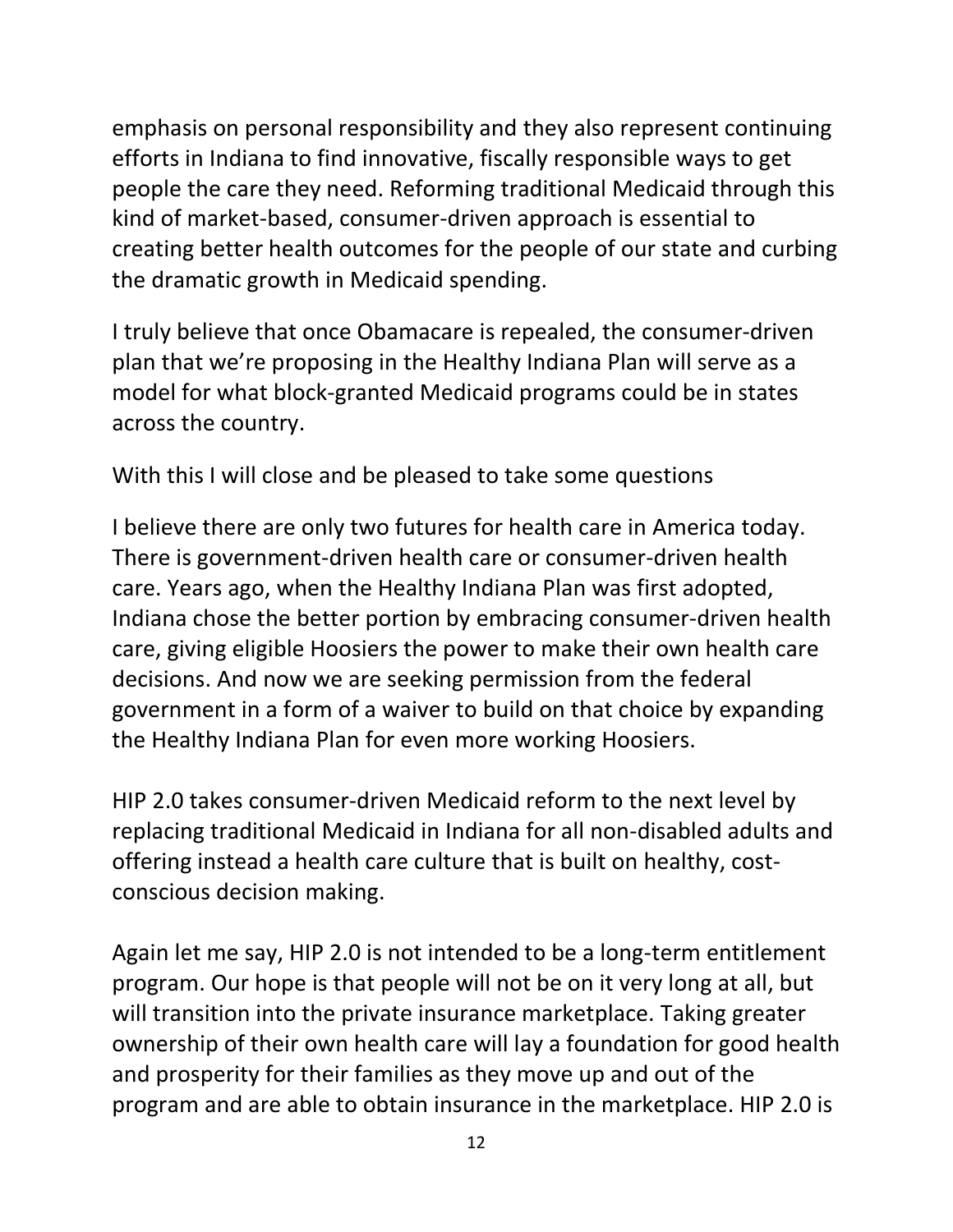a safety net that aligns incentives with earned success; hope and opportunity.

The truth is the soft paternalism of the modern welfare state has failed to honor the dignity of the working poor in many ways, by failing to give them the benefit of the doubt and by failing to believe in them. In Indiana, we believe in our people, regardless of their income, regardless of where they find themselves on the path to success, and HIP 2.0 is really designed and built with that faith and confidence in the people of Indiana and their ability to take hold of their futures if given the opportunity to prosper.

Now lastly let me close, here at this policy group surrounded by so many think tank leaders. Let me ground this a little bit more in the world in which I work every day. Now I think as we talk about policies and coverage and health care reform, the debates that take place on cable television on the airwaves across the country, we must never forget that we are talking about real people, working people who deserve a better way. HIP 2.0, in our proposal to reform traditional Medicaid in Indiana, is about reaching out to people that are working hard to build a better future, but who simply don't have the ability or the means in the health insurance economy that we have today to be able to provide coverage for themselves or for their family. These are real Hoosiers, and I've talked to many of them across our state since I began serving as Governor and one of them, I'll close with, was named Diana.

I met Diana at a visit to Community Hospital East in Indianapolis, just a few weeks back. She was in with a heart condition, but she said it was okay if I came in her room anyway. She was self-conscious about how she looked and I tried to set her at ease, I told her, "You look great." I sat down next to her bed, took her hand and she told me her story. Diana had lost her job and shortly thereafter she started having chest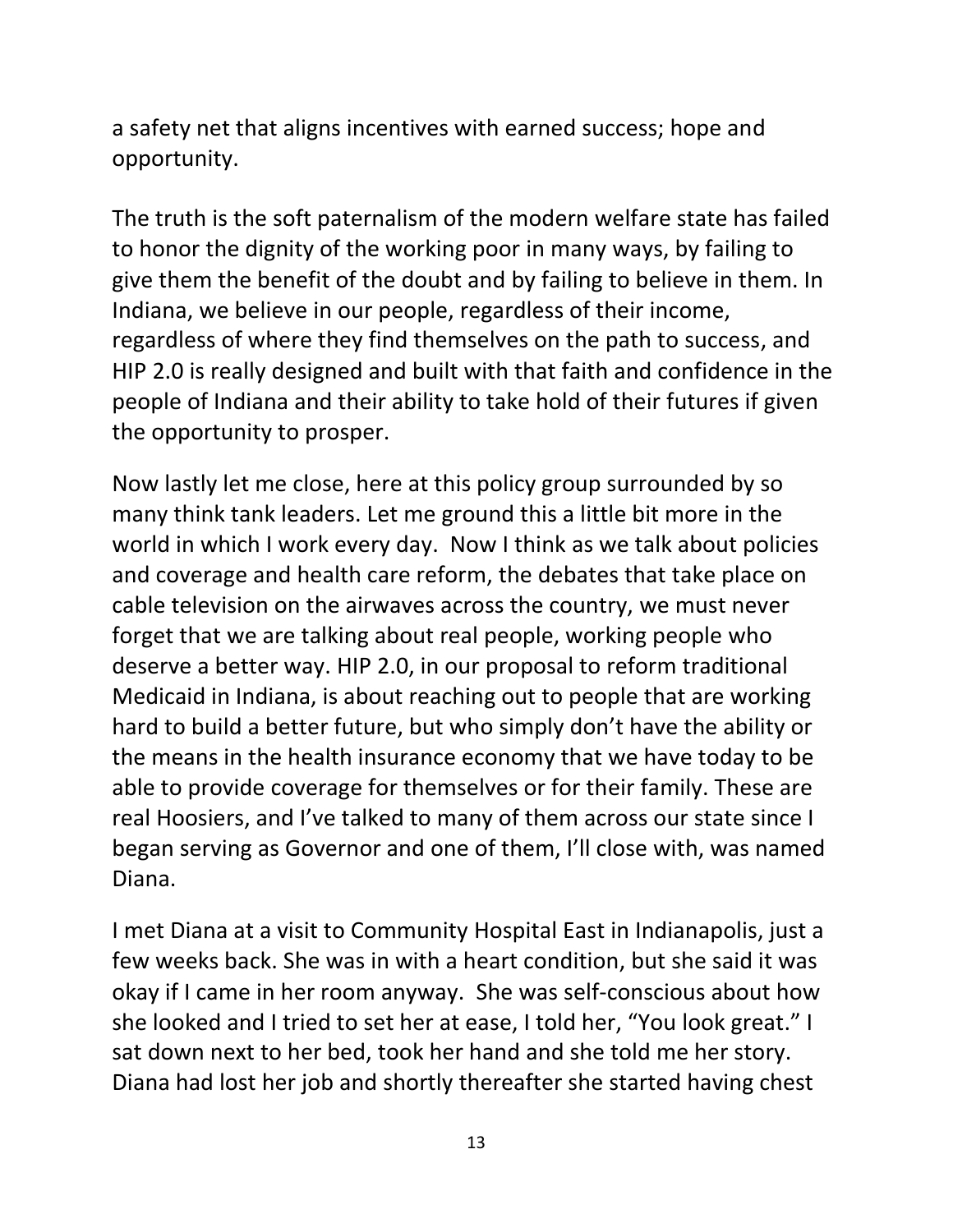pain and, even though she knew she could go to the emergency room and get treatment, she waited.

Sitting up in her bed, she said, "The doctors told me I put off coming in a little too long, but I didn't want to come in because I was embarrassed because I didn't have insurance."

Now thank God she is okay, and I prayed for her more than once since that day at her bedside, and she remains in our prayers.

But she touched my heart. I mean here is a hard-working woman who just wanted to find a way to pay her own way and not rely on the free access of a public hospital.

You know I think Diana is like a lot of working Hoosiers, people who don't want a hand out, but want a hand up.

In Indiana, we have long-cherished the principle that we must "love our neighbor as we love ourselves," that we must not "walk by on the opposite side of the road" when someone is hurting and in need.

I think it is what makes Indiana special.

And let me just say that's what HIP 2.0 is really all about—respecting the dignity of every Hoosier, including our working poor, to find a way to cover themselves and their families, respecting their ability to make their own health care choices and empowering them to lead healthier and better lives.

I think the Healthy Indiana Plan is a better way—a better way to better health, to better coverage, to a better health care system, and to a better future for the working people in the state of Indiana and beyond. I hope that our success with this program will help other states, as well, and serve as yet another reason why we should start over on health care reform in America. Why we should repeal Obamacare and replace